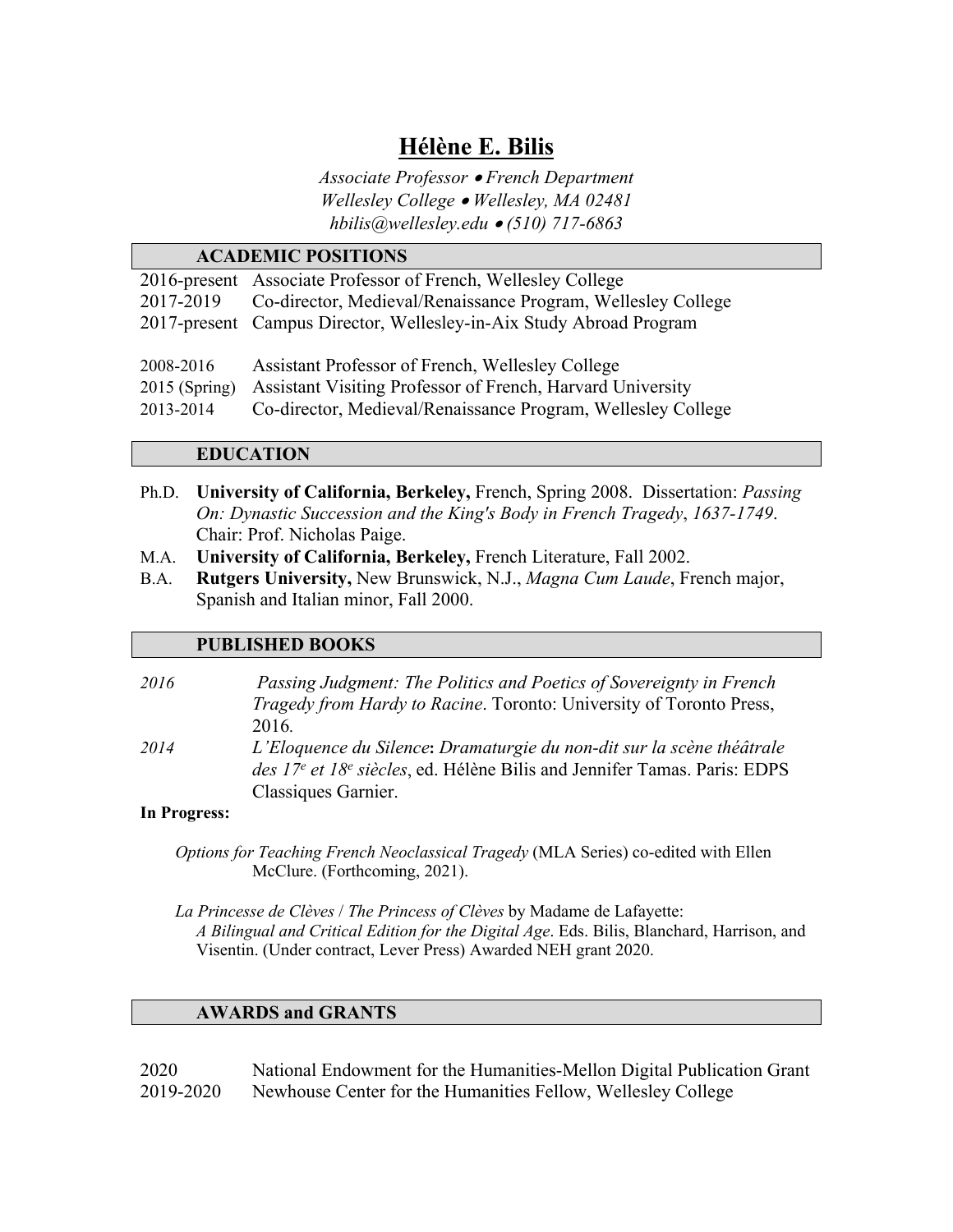| 2018 | "Using Digital Humanities Approaches to Improve Student Metacognition in an  |
|------|------------------------------------------------------------------------------|
|      | Advanced French Course," Mellon Evidence-Based Teaching Innovation Grant.    |
| 2015 | Alliance to Advance Liberal Arts College (AALAC) Mellon Grant: "Blended      |
|      | Learning Approaches to Teaching Early Modern France in a Liberal Arts        |
|      | Context." (\$7,500) With Hélène Visentin, Smith College. Workshop scheduled, |
|      | 10/2015                                                                      |
| 2015 | Educational Research and Development Grant, Wellesley College                |
| 2015 | Knapp Instructional Technology Internship Program (\$3,500), "The Anxiety of |
|      | Competition"                                                                 |

#### **ARTICLE PUBLICATIONS**

*2021*

"The Modern Language Classroom as DH Laboratory," co-written with Laura O'Brien

"*Bérénice* on Trial: Judging Corneille Against Racine" in Staging Justice: Special Issue, Early Modern French Studies ed. Michael Meere and Valérie Dionne (forthcoming)

"Reading Lafayette from the Outside: Character Interactions in the 'Anti-Imaginative Novel' " Kelly Fender McConnell and Michael Meere (eds), *Coups de Maître. Studies in Medieval and Early Modern Literature and Culture, in Honour of John D. Lyons* (Oxford: Peter Lang, forthcoming [2021]).

"Neoclassical Tragedy, Distant Reading, and the Digital Sphere" *Options for Teaching Neoclassical French Tragedy*. Eds. Hélène Bilis and Ellen McClure. New York: MLA Press, 2020 (forthcoming)

- *2020* Hélène BILIS, « Corneille aux États-Unis, ou quel « auteur classique » pour les campus américains ? » dans *Appropriations de Corneille*, Actes du colloque organisé à l'Université de Rouen en octobre 2014, publiés par Myriam Dufour-Maître *Publications numériques du CÉRÉdI*, « Actes de colloques et journées d'étude », n° 24, 2020. URL : http://publis-shs.univ-rouen.fr/ceredi/index.php?id=847.
- *2018* Bilis, Hélène; Bartle, Jenifer; O'Brien, Laura M.; and Rogers, Ruth R. "Reading Her Queenly Coiffure: A Collaborative Approach to the Study of Marie-Antoinette's Hairstyles," *ABO: Interactive Journal for Women in the Arts, 1640-1830*: Vol. 8 : Iss. 2 , Article 2. https://scholarcommons.usf.edu/abo/vol8/iss2/2
- *2017* "Between Hairstyle and History: Marie-Antoinette's Almanac," *Journal18: A Journal of Eighteenth-Century Art and Culture*, 30 May, http://www.journal18.org/1788
- *2017* "Solo on Stage: The Single Mother's Solitary Path to Tenure," *Staging Women's Lives: Gendered Life Stages in Language and Literature. Workplaces,* eds. Nan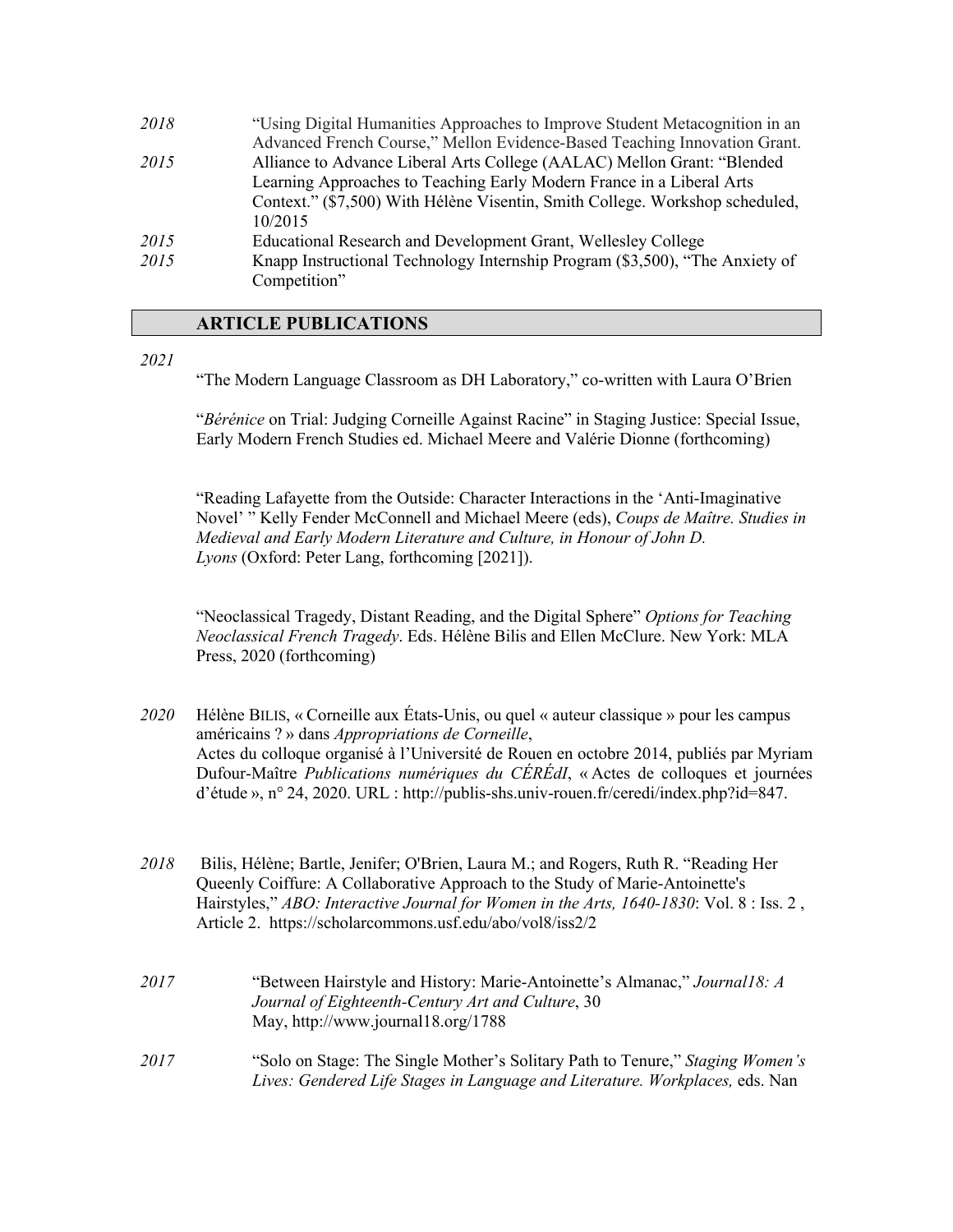|             | Bauer-Maglin and Michelle Massé (SUNY Feminist Theory and Criticism<br>Series: 97-109).                                                                     |
|-------------|-------------------------------------------------------------------------------------------------------------------------------------------------------------|
| 2014        | "The Silence of Subjects: Tragedy and the Refusal to Speak in Tristan's La Mort<br>de Sénèque," L'Eloquence du Silence: Dramaturgie du non-dit sur la scène |
|             | théâtrale des $17^e$ et $18^e$ siècles, eds. Hélène Bilis and Jennifer Tamas. Paris:                                                                        |
|             | EDPS Classiques Garnier.                                                                                                                                    |
| 2013        | "Voir la Sorcière de Colchis d'un nouvel œil ou comment rendre visible la                                                                                   |
|             | dignité," Littératures Classiques 82 (2013): 233-245.                                                                                                       |
| 2013        | "Corneille's Cinna, Clemency, and the Implausible Decision," The Modern                                                                                     |
|             | Language Review Volume 108, Number 1, January 2013: 68-89.                                                                                                  |
| 2010        | "Poétique tragique et pensée politique: mise en scène de la souveraineté dans l'Œdipe                                                                       |
|             | de Voltaire," Symposium, Volume 64, Issue 4, October 2010: 258-274.                                                                                         |
| <i>2010</i> | "Corneille and the Politics of Seventeenth-Century Succession," MLN (French Issue)                                                                          |
|             | 125:4 (2010): 873-894.                                                                                                                                      |
| 2008        | "Tragic Succession in Racine's Mithridate and Phèdre." Fortune and Fatality:                                                                                |
|             | Performing the Tragic in Early Modern France, eds. Hosford and Wrightington                                                                                 |
|             | (Oxford: Oxford Scholars Press).                                                                                                                            |
|             |                                                                                                                                                             |

## **BOOK REVIEWS**

| 2020 | Tragedy and the Return of the Dead. Lyons, John, D. Northwestern University<br>Press, 2018. French Studies 74.1 (January 2020).                                                                                                                |
|------|------------------------------------------------------------------------------------------------------------------------------------------------------------------------------------------------------------------------------------------------|
| 2018 | Genius in France: An Idea and Its Uses. Jefferson, Ann. Princeton University<br>Press, 2015. Contemporary French Civilization. Dec 2018, Vol. 43, Issue 3-4,<br>pp. 503-505                                                                    |
| 2018 | Corneille, Pierre. Théâtre. Tome II. Jean Guardiola, Liliane Picciola, Florence<br>Dobby-Poirson, Laura Rescia. Paris, Classiques Garnier, Bibliothèque du Théâtre<br>Français, n. 48, 2017. 1125 p. Revue d'Histoire Littéraire de la France. |
| 2018 | Guilty Pleasures: Theatre, Piety, and Immorality in 17th-Century France. Harris,                                                                                                                                                               |
|      | Joseph, and Julia Prest, eds. Yale French Studies 130 (2016).                                                                                                                                                                                  |
| 2015 | Pierre Corneille Théâtre. Tome I. Eds. Claire Carlin, Jean de Guardia, Marc<br>Vuillermoz, and Liliane Picciola (Paris: Garnier, 2014). The Renaissance<br>Quarterly. Winter 2015. Vol. 68. Issue 4: 1515-1517.                                |
| 2015 | Walter Benjamin's Hypothetical French Trauerspiel, ed. Hall Bjornstad and<br>Katherine Ibbett. Yale French Studies 124 (New Haven, CT: Yale University<br>Press, 2013). The French Review.                                                     |
| 2012 | The Shock of the Ancient: Literature & History in Early Modern France<br>(Chicago & London: The University of Chicago Press, 2011). By Larry Norman.<br>Papers on French Seventeenth-Century Literature Vol. XXXIX, Number 76:<br>266-270.     |
| 2012 | The Enlightenment Past: Reconstructing Eighteenth-Century French Thought.<br>(Cambridge, UK: The University of Cambridge Press, 2008). By Daniel Brewer.<br>Eighteenth-Century Current Bibliography, 34, 2012.                                 |
| 2011 | Figures de l'histoire de France dans le théâtre au tournant des Lumières 1760-<br>1830, eds. Paul Mironneau and Gérard Lahouati (Oxford: Voltaire Foundation,<br>2007). Eighteenth-Century Current Bibliography 33, 2011.                      |